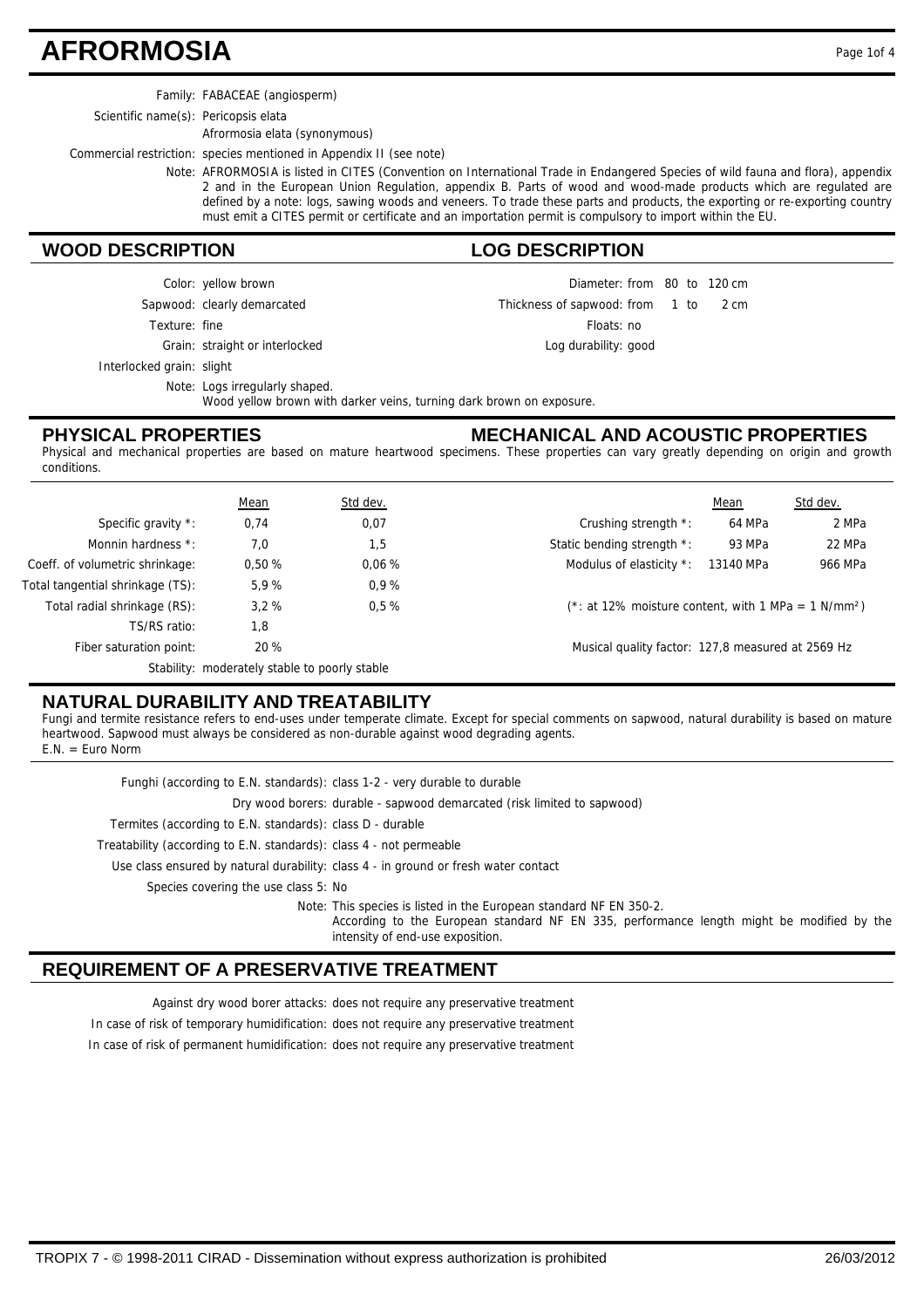### **AFRORMOSIA** Page 2/4

15 54 46 63

#### **DRYING**

| Drying rate: slow               |  | Possible drying schedule: 4 |          |                  |  |
|---------------------------------|--|-----------------------------|----------|------------------|--|
| Risk of distortion: slight risk |  | Temperature (°C)            |          |                  |  |
| Risk of casehardening: no       |  | M.C. (%)<br>dry-bulb        | wet-bulb | Air humidity (%) |  |
| Risk of checking: slight risk   |  | Green<br>42                 | 39       | 82               |  |
| Risk of collapse: no            |  | 50<br>48                    | 43       | 74               |  |
|                                 |  | 40<br>48                    | 43       | 74               |  |
|                                 |  | 30<br>48                    | 43       | 74               |  |

This schedule is given for information only and is applicable to thickness lower or equal to 38 mm. It must be used in compliance with the code of practice.

For thickness from 38 to 75 mm, the air relative humidity should be increased by 5 % at each step.

For thickness over 75 mm, a 10 % increase should be considered.

#### **SAWING AND MACHINING**

Blunting effect: fairly high Sawteeth recommended: stellite-tipped Cutting tools: tungsten carbide Peeling: not recommended or without interest Slicing: nood Note: Risks of burning in machining. Slight tendency to tearing in planing (interlocked grain). Sawdust reported to be irritant.

#### **ASSEMBLING**

Nailing / screwing: good but pre-boring necessary

Gluing: correct

Note: Gluing must be done carefully: wood may be easily stained.

#### **COMMERCIAL GRADING**

Appearance grading for sawn timbers: According to SATA grading rules (1996) For the "General Purpose Market": Possible grading for square edged timbers: choix I, choix II, choix III, choix IV Possible grading for short length lumbers: choix I, choix II Possible grading for short length rafters: choix I, choix II, choix III For the "Special Market": Possible grading for strips and small boards (ou battens): choix I, choix II, choix III Possible grading for rafters: choix I, choix II, choix III

#### **FIRE SAFETY**

Conventional French grading: Thickness > 14 mm : M.3 (moderately inflammable) Thickness < 14 mm : M.4 (easily inflammable)

Euroclasses grading: D s2 d0

Default grading for solid wood, according to requirements of European standard EN 14081-1 annex C (April 2009). It concerns structural graded timber in vertical uses with mean density upper 0.35 and thickness upper 22 mm.

#### **END-USES**

Sliced veneer **Cabinetwork (high class furniture)** Cabinetwork (high class furniture) Current furniture or furniture components and a literature of the literature or furniture components Interior panelling Stairs (inside) Flooring Ship building (planking and deck) Turned goods **Exterior ionery** Exterior joinery Exterior panelling Note: Excellent substitute for teak.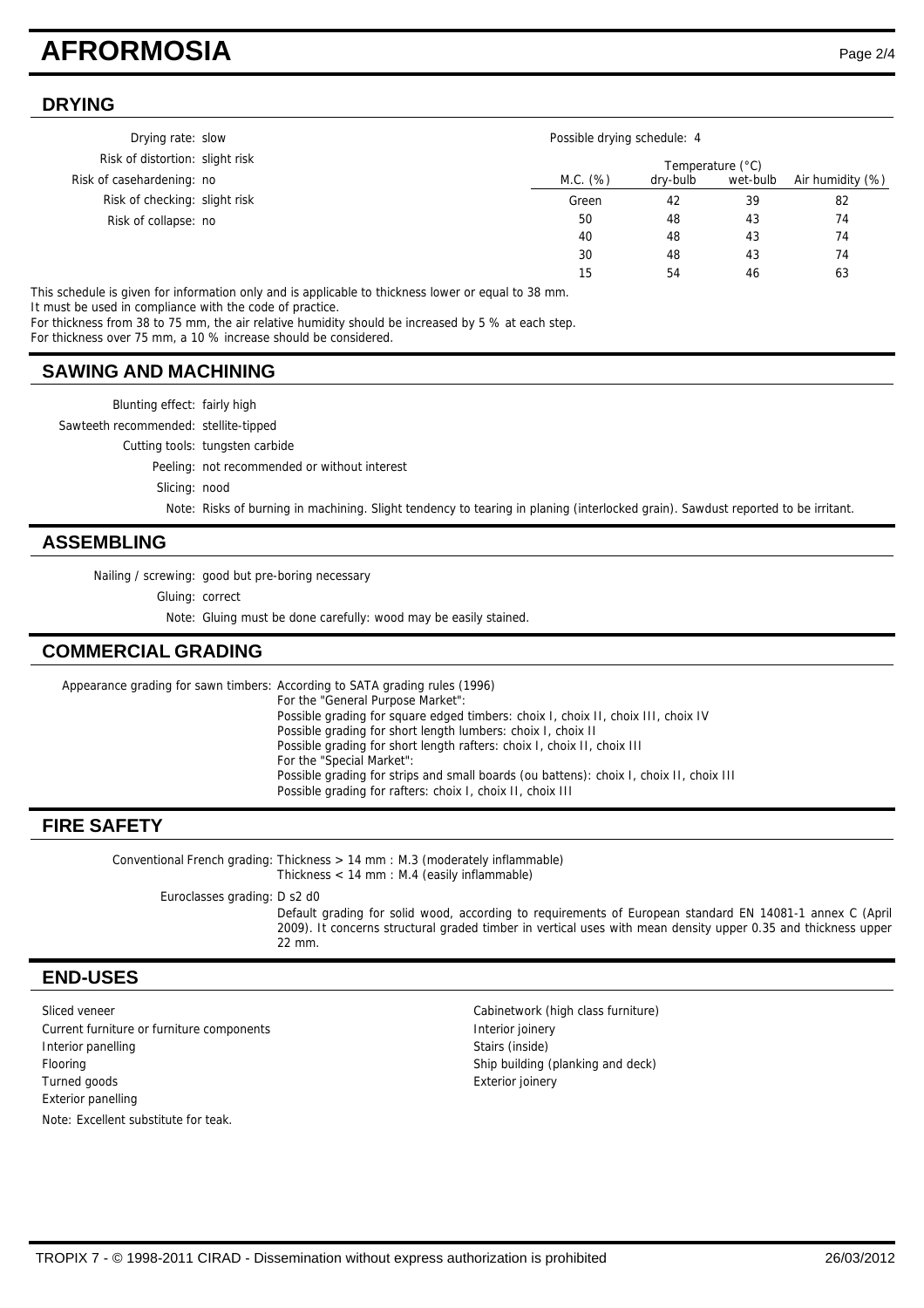# **AFRORMOSIA** Page 3/4

### **MAIN LOCAL NAMES**

| Country                          |
|----------------------------------|
| Cameroon                         |
| <b>Ivory Coast</b>               |
| Ghana                            |
| Democratic Republic of the Congo |
| Democratic Republic of the Congo |
| France                           |

| Country                          | Local name      | Country                          | Local name    |
|----------------------------------|-----------------|----------------------------------|---------------|
| Cameroon                         | <b>OBANG</b>    | Congo                            | <b>OBANG</b>  |
| Ivory Coast                      | ASSAMELA        | Ghana                            | AFRORMOSIA    |
| Ghana                            | <b>KOKRUDUA</b> | Central African Republic         | <b>OBANG</b>  |
| Democratic Republic of the Congo | <b>BOHALA</b>   | Democratic Republic of the Congo | <b>BOHELE</b> |
| Democratic Republic of the Congo | <b>MOHOLE</b>   | Democratic Republic of the Congo | OLE           |
| France                           | ASSAMELA        | France                           | OLEO PARDO    |